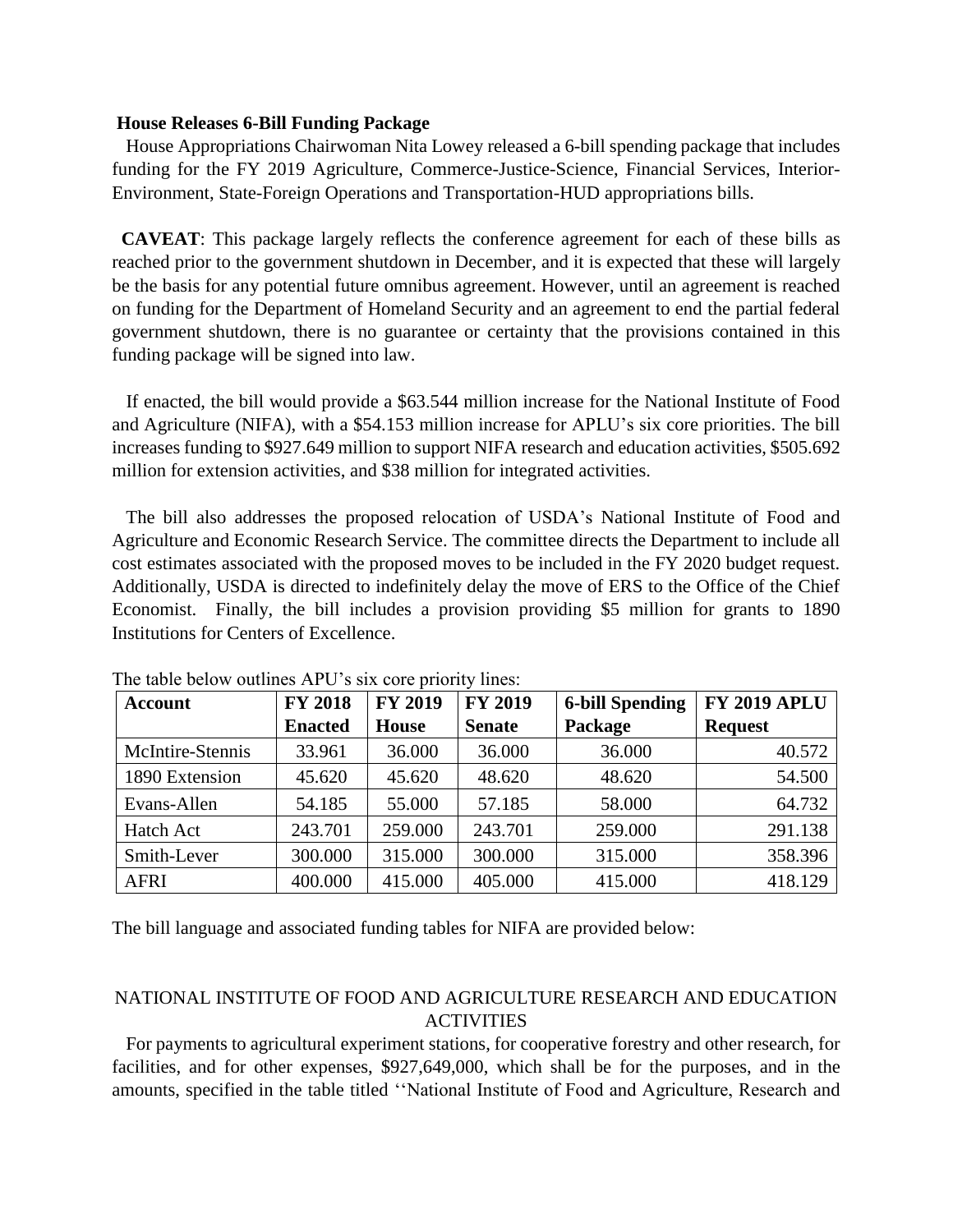Education Activities'' in the joint explanatory statement accompanying this Act: *Provided*, That funds for research grants for 1994 institutions, education grants for 1890 institutions, capacity building for non-land-grant colleges of agriculture, the agriculture and food research initiative, veterinary medicine loan repayment, multicultural scholars, graduate fellowship and institution challenge grants, and grants management systems shall remain available until expended: *Provided further*, That each institution eligible to receive funds under the Evans-Allen program receives no less than \$1,000,000: *Provided further*, That funds for education grants for Alaska Native and Native Hawaiian-serving institutions be made available to individual eligible institutions or consortia of eligible institutions with funds awarded equally to each of the States of Alaska and Hawaii: *Provided further*, That funds for education grants for 1890 institutions shall be made available to institutions eligible to receive funds under 14 U.S.C. 3221 and 3222: *Provided further*, That not more than 5 percent of the amounts made available by this or any other Act to carry out the Agriculture and Food Research Initiative under 7 U.S.C. 450i(b) may be retained by the Secretary of Agriculture to pay administrative costs incurred by the Secretary in carrying out that authority.

| National Institute of Food and Agriculture            |                            |           |  |
|-------------------------------------------------------|----------------------------|-----------|--|
| <b>Extension Activities</b><br>(Dollars in Thousands) |                            |           |  |
| <b>Hatch Act</b>                                      | 7 U.S.C. 36la-i            | \$259,000 |  |
| McIntire-Stennis Cooperative Forestry Act             | 16 U.S.C. 582a through a-7 | 36,000    |  |
| Research at 1890 Institutions (Evans-Allen            |                            |           |  |
| Program)                                              | 7 U.S.C. 3222              | 58,000    |  |
| Payments to the 1994 Institutions                     | 7 U.S.C. 301 note          | 3,439     |  |
| <b>Education Grants for 1890 Institutions</b>         | 7 U.S.C. 3152(b)           | 19,336    |  |
| <b>Education Grants for Hispanic-Serving</b>          |                            |           |  |
| Institutions                                          | 7 U.S.C. 3241              | 9,219     |  |
| <b>Education Grants for Alaska Native and Native</b>  | 7 U.S.C. 3156              |           |  |
| Hawaiian Serving Institutions                         |                            | 3,194     |  |
| <b>Research Grants for 1994 Institutions</b>          | 7 U.S.C. 301 note          | 3,801     |  |
| Capacity Building for Non-Land-Grant Colleges         |                            |           |  |
| of Agriculture                                        | 7 U.S.C. 3319i             | 5,000     |  |
|                                                       | 7 U.S.C. 3222b-2, 3362     |           |  |
| <b>Grants for Insular Areas</b>                       | and 3363                   | 2,000     |  |
| Agriculture and Food Research Initiative              | 7 U.S.C. 450i(b)           | 415,000   |  |
| Veterinary Medicine Loan Repayment                    | 7 U.S.C. 315la             | 8,000     |  |
| Veterinary Services Grant Program                     | 7 U.S.C. 315lb             | 3,000     |  |
| <b>Continuing Animal Health and Disease Research</b>  | 7 U.S.C. 3195              | 4,000     |  |
| Program                                               |                            |           |  |
| <b>Supplemental and Alternative Crops</b>             | 7 U.S.C. 3319d             | 1,000     |  |
| Multicultural Scholars, Graduate Fellowship and       | 7 U.S.C. 3152(b)           |           |  |
| <b>Institution Challenge Grants</b>                   |                            | 9,000     |  |
| Secondary and 2-year Post-Secondary Education         | 7 U.S.C. 3152(j)           | 900       |  |
| <b>Aquaculture Centers</b>                            | 7 U.S.C. 3322              | 5,000     |  |
| Sustainable Agriculture Research and Education        | 7 U.S.C. 5811,5812,        | 37,000    |  |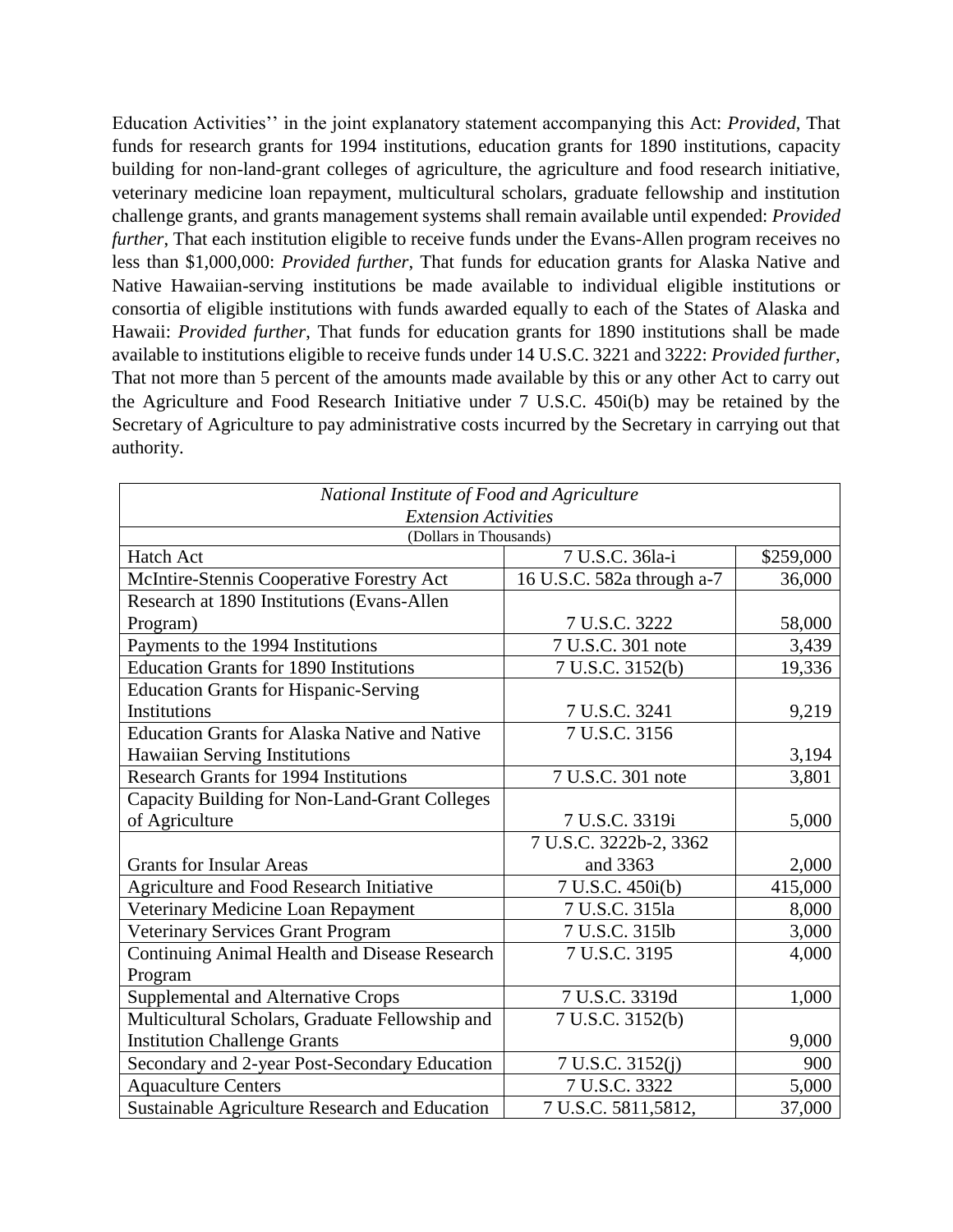|                                                 | 5831, and 5832   |           |
|-------------------------------------------------|------------------|-----------|
| <b>Farm Business Management</b>                 | 7 U.S.C. 5925f   | 2,000     |
| <b>Sun Grant Program</b>                        | 7 U.S.C. 8114    | 3,000     |
| Alfalfa and Forage Research Program             | 7 U.S.C. 5925    | 3,000     |
| Minor Crop Pest Management (IR-4)               | 7 U.S.C. 450i(c) | 11,913    |
| <b>Special Research Grants:</b>                 | 7 U.S.C. 450i(c) |           |
| Global Change/UV Monitoring                     |                  | 1,405     |
| Potato Research                                 |                  | 2,750     |
| <b>Aquaculture Research</b>                     |                  | 2,000     |
| <b>Total, Special Research Grants</b>           |                  | 6,155     |
| Necessary Expenses of Research and Education    |                  |           |
| Activities:                                     |                  |           |
| <b>Grants Management System</b>                 |                  | 7,830     |
| Federal Administration--other Necessary         |                  |           |
| Expenses for Research and Education Activities  |                  | 11,862    |
| <b>Total, Necessary Expenses</b>                |                  | 19,692    |
| <b>Total, Research and Education Activities</b> |                  | \$927,649 |

## EXTENSION ACTIVITIES

 For payments to States, the District of Columbia, Puerto Rico, Guam, the Virgin Islands, Micronesia, the Northern Marianas, and American Samoa, \$505,692,000, which shall be for the purposes, and in the amounts, specified in the table titled ''National Institute of Food and Agriculture, Extension Activities'' in the joint explanatory statement accompanying this Act: *Provided*, That funds for facility improvements at 1890 institutions shall remain available until expended: *Provided further*, That institutions eligible to receive funds under 7 U.S.C. 3221 for cooperative extension receive no less than \$1,000,000: *Provided further*, That funds for cooperative extension under sections 3(b) and (c) of the Smith-Lever Act (7 U.S.C. 343(b) and (c)) and section 208(c) of Public Law 93–471 shall be available for retirement and employees' compensation costs for extension agents.

| National Institute of Food and Agriculture        |                             |           |  |
|---------------------------------------------------|-----------------------------|-----------|--|
| <b>Extension Activities</b>                       |                             |           |  |
| (Dollars in Thousands)                            |                             |           |  |
| Smith-Lever, Section 3(b) and (c) programs and    | 7 U.S.C. 343(b) and (c) and | \$315,000 |  |
| Cooperative Extension                             | 208(c) of P.L. 93-471       |           |  |
| <b>Extension Services at 1890 Institutions</b>    | 7 U.S.C. 3221               | 48,620    |  |
| <b>Extension Services at 1994 Institutions</b>    | 7 U.S.C. 343(b)(3)          | 6,446     |  |
| Facility Improvements at 1890 Institutions        | 7 U.S.C. 3222b              | 19,730    |  |
| <b>Renewable Resources Extension Act</b>          | 16 U.S.C. 1671 et seq.      | 4,060     |  |
| <b>Rural Health and Safety Education Programs</b> | 7 U.S.C. 2662(i)            | 3,000     |  |
| Food Animal Residue Avoidance Database            |                             |           |  |
| Program                                           | 7 U.S.C. 7642               | 2,500     |  |
| Women and Minorities in STEM Fields               | 7 U.S.C. 5925               | 400       |  |
| Food Safety Outreach Program                      | 7 U.S.C. 7625               | 8,000     |  |